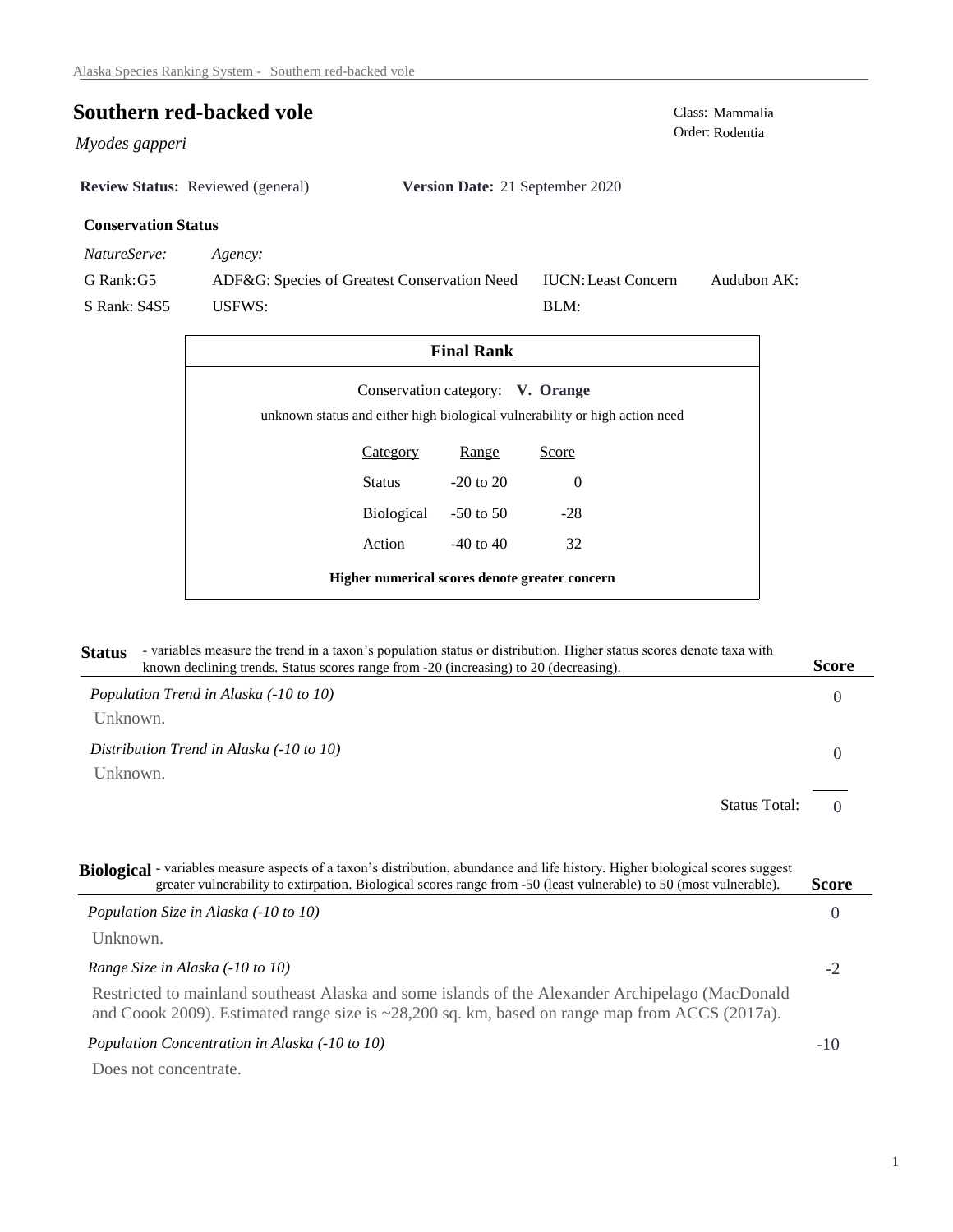## *Reproductive Potential in Alaska*

range.

| Age of First Reproduction (-5 to 5)                                                                                                                                                                                                                                                                                                                               | $-5$           |
|-------------------------------------------------------------------------------------------------------------------------------------------------------------------------------------------------------------------------------------------------------------------------------------------------------------------------------------------------------------------|----------------|
| Limited information, but likely less than two years. In Manitoba, females reach sexual maturity<br>within their first year (Perrin 1979).                                                                                                                                                                                                                         |                |
| Number of Young (-5 to 5)                                                                                                                                                                                                                                                                                                                                         | $-1$           |
| No data for Alaska. In other parts of its range, females are capable of producing at least two litters<br>a year (Perrin 1979). Litters range in size from two to eight, but are generally five or six (Perrin<br>1979; Innes and Millar 1981; Innes and Millar 1994). Because this range spans two categories, we<br>rank this question as $0.5 * C + 0.5 * D$ . |                |
| Ecological Specialization in Alaska                                                                                                                                                                                                                                                                                                                               |                |
| Dietary $(-5 \text{ to } 5)$                                                                                                                                                                                                                                                                                                                                      | $-5$           |
| Little data available. It appears to have a broad and flexible diet, which includes fungi, lichen,<br>conifer seeds, leaves, grass, seeds, and invertebrates (Gunther et al. 1983; Hansson 1985).<br>Consistent with general diet across rest of range.                                                                                                           |                |
| Habitat $(-5 \text{ to } 5)$                                                                                                                                                                                                                                                                                                                                      | $-5$           |
| Habitat generalist. Occupies a variety of habitats including shrublands and mixedwood and<br>coniferous forests of various ages, types, canopy cover, and disturbance regimes, from clearcuts to<br>old-growth (Gunther et al. 1983; Smith and Nichols 2004; Smith et al. 2005; MacDonald and Cook                                                                |                |
| 2009).                                                                                                                                                                                                                                                                                                                                                            |                |
| <b>Biological Total:</b>                                                                                                                                                                                                                                                                                                                                          | $-28$          |
| Action - variables measure current state of knowledge or extent of conservation efforts directed toward a given taxon.<br>Higher action scores denote greater information needs due of lack of knowledge or conservation action. Action<br>scores range from -40 (lower needs) to 40 (greater needs).                                                             | <b>Score</b>   |
| Management Plans and Regulations in Alaska (-10 to 10)                                                                                                                                                                                                                                                                                                            | 10             |
| Considered unclassified game in Alaska with no closed season or bag limits (ADFG 2018c).                                                                                                                                                                                                                                                                          |                |
| Knowledge of Distribution and Habitat in Alaska (-10 to 10)                                                                                                                                                                                                                                                                                                       | $\mathfrak{2}$ |
| Distribution is known from sampling efforts conducted in southeast Alaska (MacDonald and Cook<br>2009). To our knowledge, only a few studies have considered habitat associations (Smith and<br>Nichols 2004; Smith et al. 2005; Smith and Fox 2017). These studies were restricted to the same<br>study area (Wrangell Island).                                  |                |
| Knowledge of Population Trends in Alaska (-10 to 10)                                                                                                                                                                                                                                                                                                              |                |
| Not currently monitored.                                                                                                                                                                                                                                                                                                                                          | 10             |
| Knowledge of Factors Limiting Populations in Alaska (-10 to 10)                                                                                                                                                                                                                                                                                                   | 10             |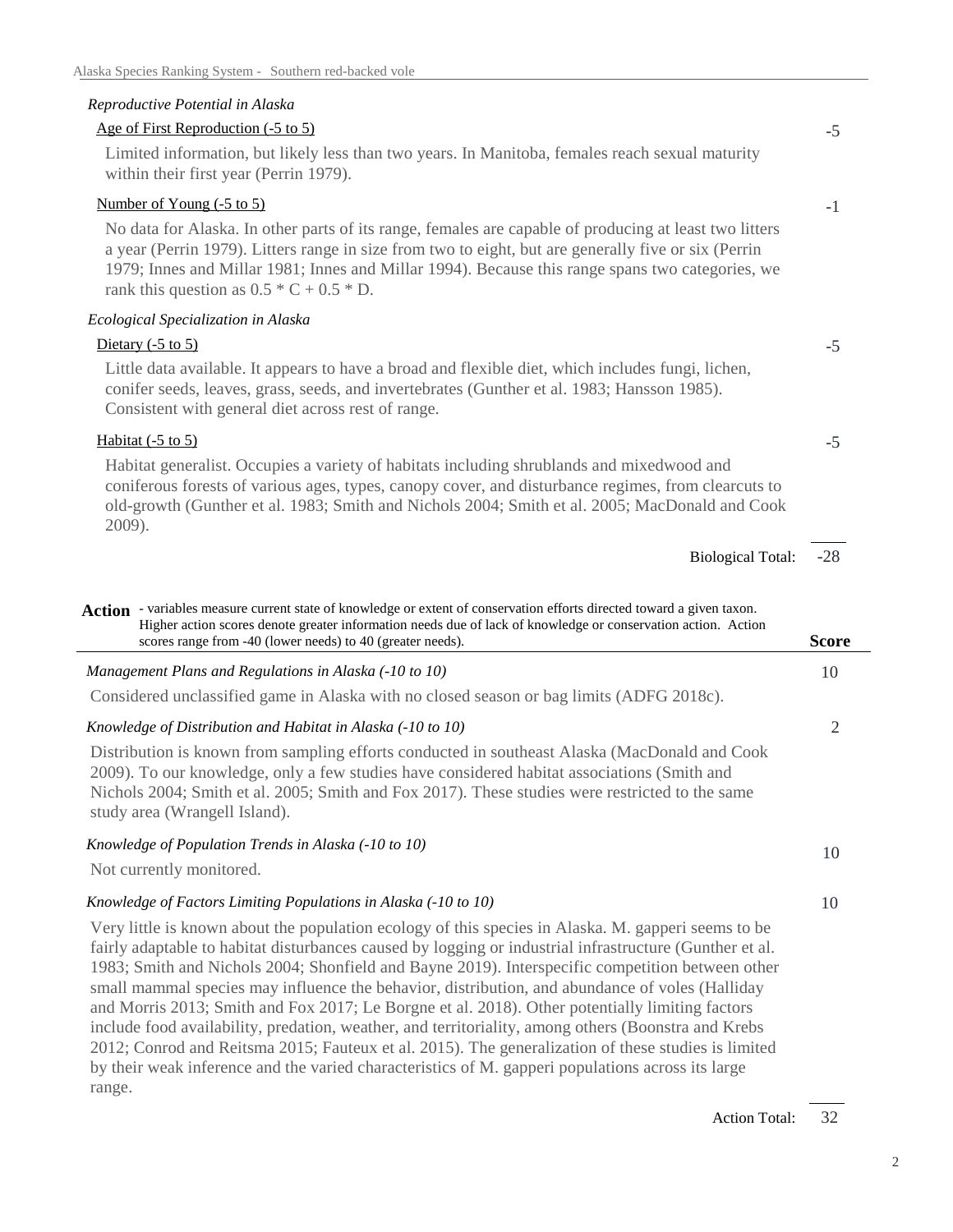| <b>Supplemental Information</b> - variables do not receive numerical scores. Instead, they are used to sort taxa to answer specific |                                     |  |  |  |
|-------------------------------------------------------------------------------------------------------------------------------------|-------------------------------------|--|--|--|
|                                                                                                                                     | biological or management questions. |  |  |  |

| Harvest:                            | Not substantial   |
|-------------------------------------|-------------------|
| <b>Seasonal Occurrence:</b>         | Year-round        |
| <b>Taxonomic Significance:</b>      | Monotypic species |
| % Global Range in Alaska:           | ${<}10\%$         |
| % Global Population in Alaska: <25% |                   |
| Peripheral:                         | Nο                |
|                                     |                   |

## **References**

Alaska Center for Conservation Science (ACCS). 2017a. Wildlife Data Portal. University of Alaska Anchorage. Available online: http://aknhp.uaa.alaska.edu/apps/wildlife

Alaska Department of Fish and Game (ADFG). 2020a. 2020-2021 Alaska hunting regulations. Alaska Department of Fish and Game. Juneau, AK, USA.

Boonstra, R., and C. J. Krebs. 2012. Population dynamics of red-backed voles (Myodes) in North America. Oecologia 168(3):601–620. DOI: 10.1007/s00442-011-2120-z

Conrod, C. A., and L. Reitsma. 2015. Demographic responses of myomorph rodents to mast production in a beech- and birchdominated northern hardwood forest. Northeastern Naturalist 22(4):746–761. DOI: 10.1656/045.022.0407

Fauteux, D., M. Cheveau, L. Imbeau, and P. Drapeau. 2015. Cyclic dynamics of a boreal southern red-backed vole population in northwestern Quebec. Journal of Mammalogy 96(3):573–578. DOI: 10.1093/jmammal/gyv062

Gunther, P. M., B. S. Horn, and G. D. Babb. 1983. Small mammal populations and food selection in relation to timber harvest practices in the western Cascade Mountains. Northwest Science 57(1):32-44.

Halliday, W. D., and D. W. Morris. 2013. Safety from predators or competitors? Interference competition leads to apparent predation risk. Journal of Mammalogy 94(6):1380–1392. DOI: 10.1644/12-MAMM-A-304.1

Hansson, L. 1985. Clethrionomys food: Generic, specific and regional characteristics. Annales Zoologici Fennici 22(3):315–318.

Innes, D. G. L., and J. S. Millar. 1981. Body weight, litter size, and energetics of reproduction in Clethrionomys gapperi and Microtus pennsylvanicus. Canadian Journal of Zoology 59(5):785–789. DOI: 10.1139/z81-113

Innes, D. G. L., and J. S. Millar. 1994. Life histories of Clethrionomys and Microtus (Microtinae). Mammal Review 24(4):179–207. DOI: 10.1111/j.1365-2907.1994.tb00142.x

Le Borgne, H., A. Dupuch, and D. Fortin. 2018. Ecological processes determining the distribution dynamics of vole populations during forest succession. Oecologia 188(3):721–732. DOI: 10.1007/s00442-018-4261-9

MacDonald, S. O., and J. A. Cook. 2009. Recent mammals of Alaska. University of Alaska Press, Fairbanks, AK, USA.

MacDonald, S. O., and J. A. Cook. 2009. Recent mammals of Alaska. University of Alaska Press, Fairbanks, AK, USA.

Perrin, M. R. 1979. The roles of reproduction, survival, and territoriality in the seasonal dynamics of Clethrionomys gapperi populations. Acta Theriologica 24(35):475–500. DOI: 10.4098/AT.arch.79-45

Shonfield, J., and E. M. Bayne. 2019. Effects of industrial disturbance on abundance and activity of small mammals. Canadian Journal of Zoology 97(11):1013–1020. DOI: 10.1139/cjz-2019-0098

Smith, W. P., and B. J. Fox. 2017. Habitat selection, interspecific competition, and coexistence of a habitat generalist and specialist in temperate rainforest of southeastern Alaska. Northwest Science 91(2):103–123. DOI: 10.3955/046.091.0204

Smith, W. P., and J. V. Nichols. 2004. Demography of two endemic forest-floor mammals of southeastern Alaska temperate rain forest. Journal of Mammalogy 85(3):540–551. DOI: 10.1644/BEH-003